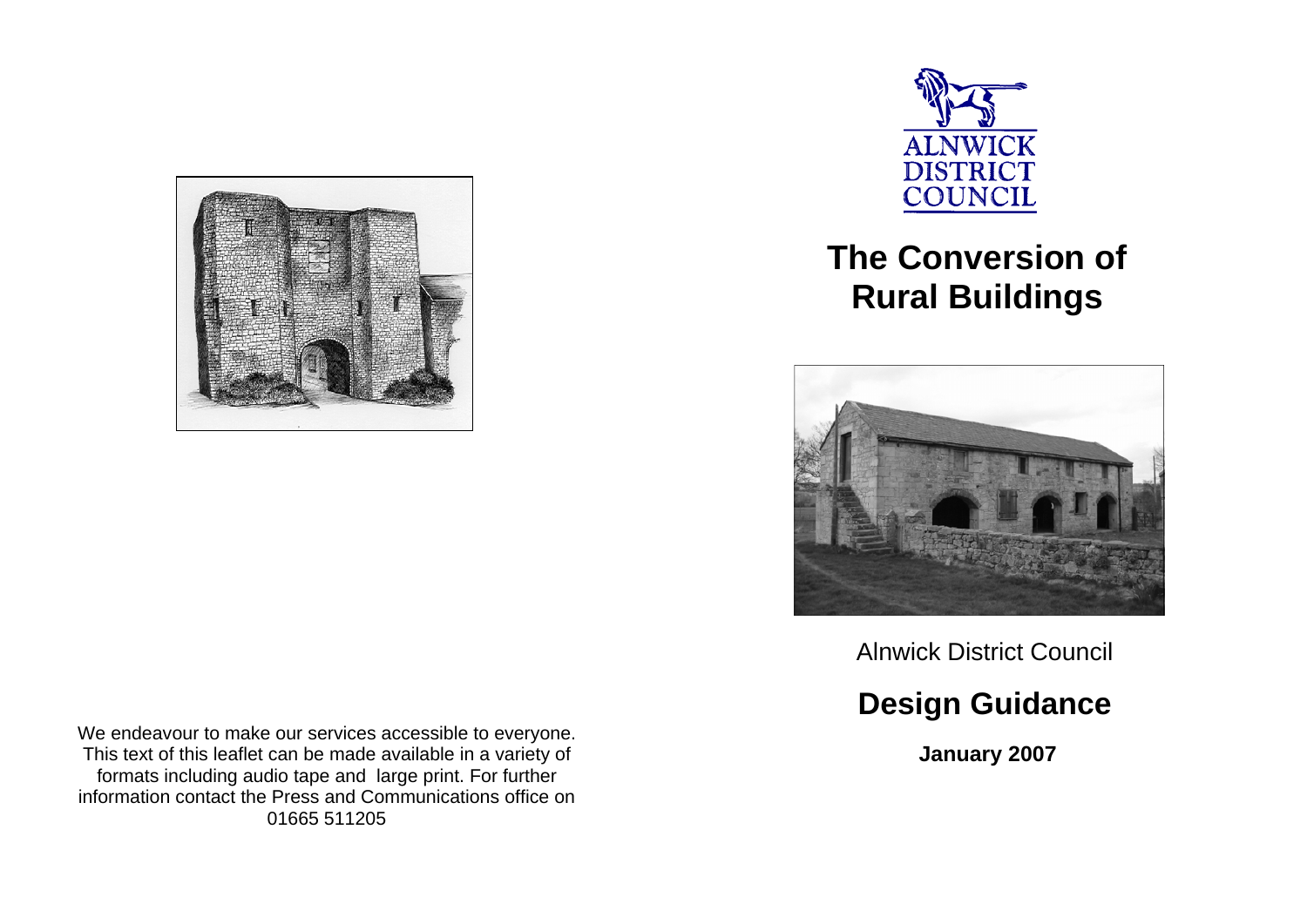### **Further Sources of Information**

#### **English Heritage**

Further information regarding the conversion of farm buildings can be obtained from English Heritage.

English Heritage North East Office Bessie Surtees House, 41-44 Sandhill, Newcastle upon Tyne

0191 269 1200 www.english-heritage.org.uk

#### **Images of England**

A photographic record of England's listed buildings. www.imagesofengland.org.uk

### **Northumberland Records Office**

Archival resource holding tithe maps, records and photographs of Northumberland's heritage.

Woodhorn Northumberland Museum and Archives Queen Elizabeth II Country Park Ashington Northumberland NE63 9YF 01670 52 80 80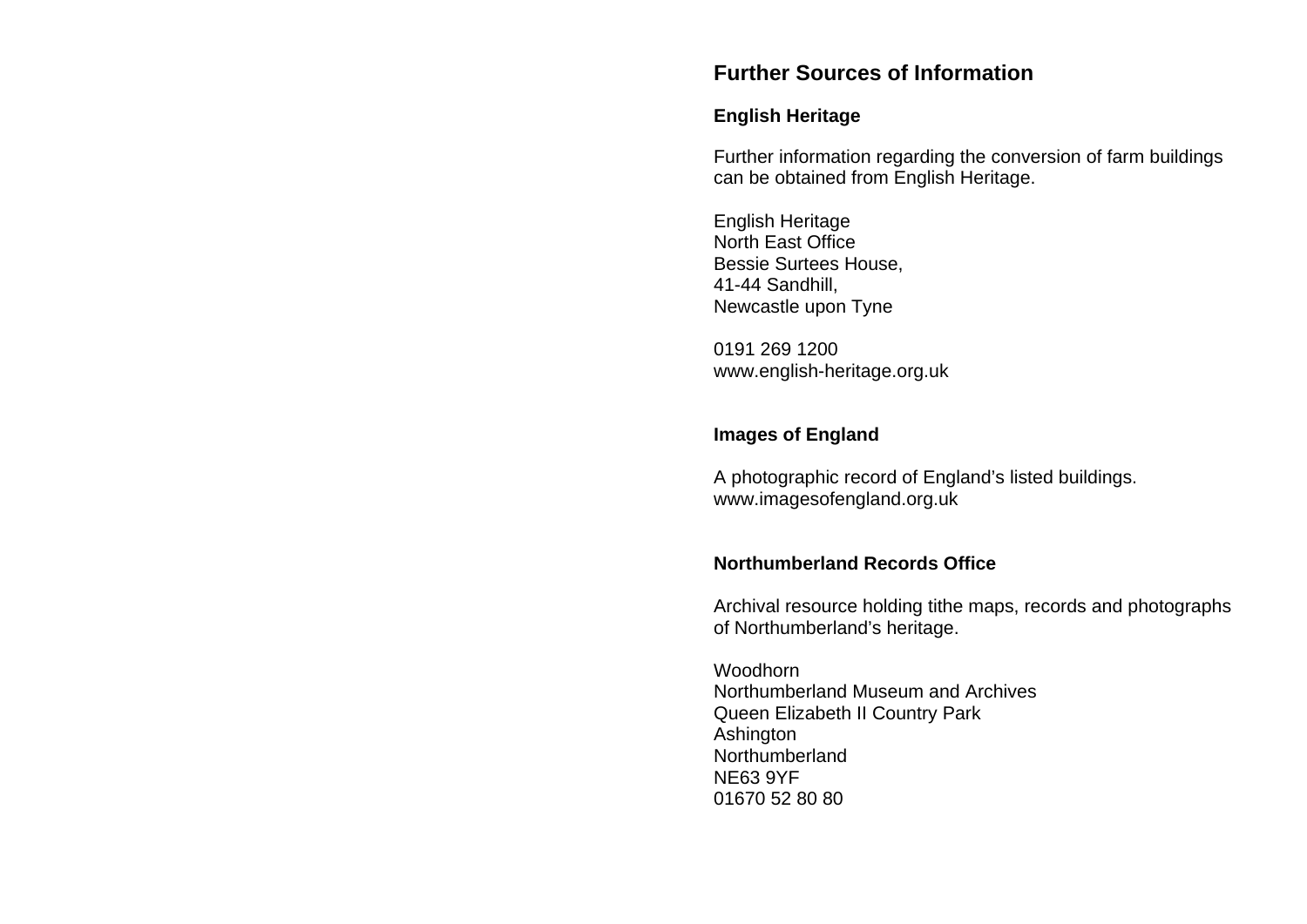Seven species of bats occur in Northumberland and all are protected under the Wildlife and Countryside Act 1981. It is an offence to kill or injure any bat, to damage, destroy or obstruct access to any place that a bat uses for shelter or protection (a roost), or to disturb a bat while it is using such a place.

Barn owls are similarly protected by the Wildlife and Countryside Act 1981, and again, English Nature must be consulted if it is suspected that barn owls are present.

For advice on bats, barn owls and habitats, please contact English Nature on 0191 229 5500 Or the Bat Advice Line on (01661) 842695

Alnwick District Council Planning and Building Control Unit Allerburn House Alnwick Northumberland NE66 1YY Tel 01665 603312 Website: www.alnwick.gov.uk

### **Guide to the conversion of rural buildings**

#### **Introduction**

This guide has been prepared in consultation with interested parties and the wider community with the aim of preserving and enhancing listed and architecturally significant farm buildings. It is the intention to republish the guidance as a supplementary planning document as part of the council's Local Development Framework in due course

In a predominantly rural district such as Alnwick, factors such as changes in farming practices and general de-population of the countryside inevitably produce pressure for the conversion of existing rural buildings.

It is the Council's experience that the greatest pressure in recent times has been for the residential conversion of older farm steadings and outbuildings. These buildings contribute enormously to the appearance of rural settlements and the surrounding landscape. Unfortunately, their character and settings can often be damaged by unsympathetic conversion for residential use.

In recognition of the potentially detrimental impact that residential conversion can have on the character and appearance of traditional farm buildings, the practical design advice in this guide concentrates on conversion. Through these guidelines, the Council hopes to achieve sympathetic, high quality conversions which retain the essential character of the existing buildings. Broad principles are also given for other categories of conversion.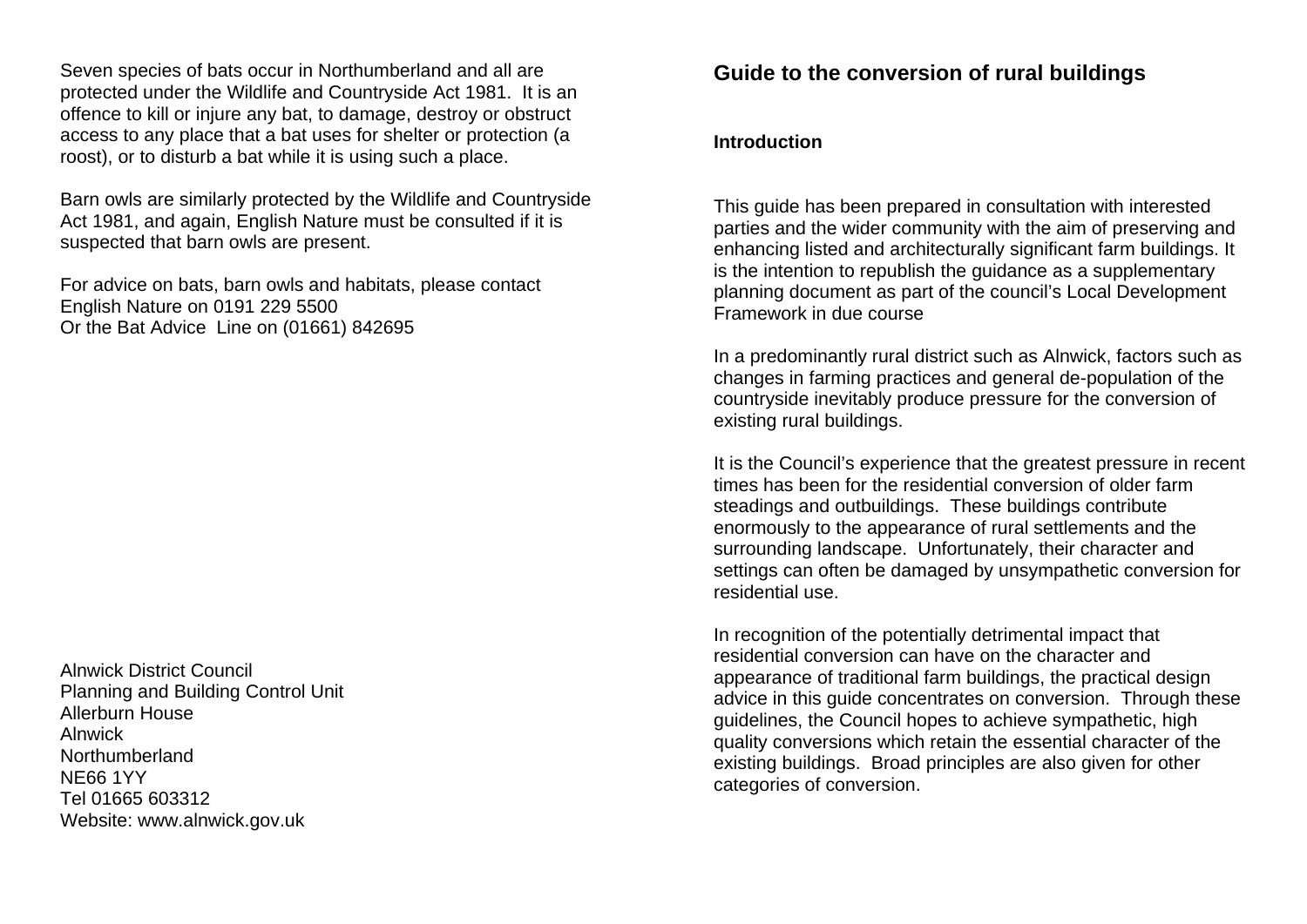#### **Buildings suitable for conversion**

The condition of a rural building will be a key factor in the decision as to whether a conversion will be allowed. Although many rural buildings are typically of robust construction, a period of disuse and neglect can take its toll, often resulting in structural instability.

In order to gain support for a conversion proposal, the building must be capable of conversion without the need for substantial dismantling and reconstruction. In order to assess this, it will be necessary to submit a full structural survey and condition report from a suitably qualified professional at the same time that the planning application is submitted. If the structural survey shows that substantial rebuilding will be necessary, the proposed conversion will be contrary to policy and is unlikely to be permitted. By way of example, a building where the roof and 50% of the walls had gone would not be considered for conversion. Each case will be considered individually.

### **Listed Buildings**

Many rural buildings, particularly traditional agricultural buildings, are listed in their own right, or are listed as curtilage structures to a principal listed building such as a farmhouse. Alterations to listed buildings are subject to special controls, and Listed Building Consent is required for works which might affect their character or appearance. Applicants are strongly advised to seek further advice from the Council if contemplating works to a listed structure.

Hardstanding surfaces should reflect the character of the farm building. Cobbles are a traditional form of surfacing within farmyards, and these should always be retained and supplemented, or reinstated where appropriate. Similarly, existing stone setts, bricks or blocks should be retained and supplemented. Larger areas could be covered with crushed local stone. The use of modern ground surface materials such as tarmac and concrete should be avoided as they are usually out of character with the farm building.

Landscape planting should consist of local, indigenous, robust species that would typically be found around farms giving shelter.

Water supply, drainage, sewerage treatment and the location of fuel storage will be considered on a case by case basis. Advice should be sought from the environment Agency, who can be contacted on 0870 8506506

### **Bats and Barn Owls**

Bats often roost in buildings, and are frequently not visible during a superficial inspection. Different roosts can be used at different times of the year, for summer maternity or winter hibernation. The presence of bats may often be detected by sightings of flying bats entering a building, or from finding droppings (which may be mistaken for mouse droppings). If it is suspected that bats are present in a rural building, a specialist survey is recommended to confirm and locate any roost and its access points. The survey should be carried out by a suitably qualified individual who should hold a relevant licence if bats are to be disturbed. As this is best done when bats are active in the area, advice should be sought at the earliest opportunity and details of a known or suspected roost should be included with any planning application. English Nature's advice will be sought by the Local Authority, to protect both roost and its access, and to minimise the impact of any proposed development.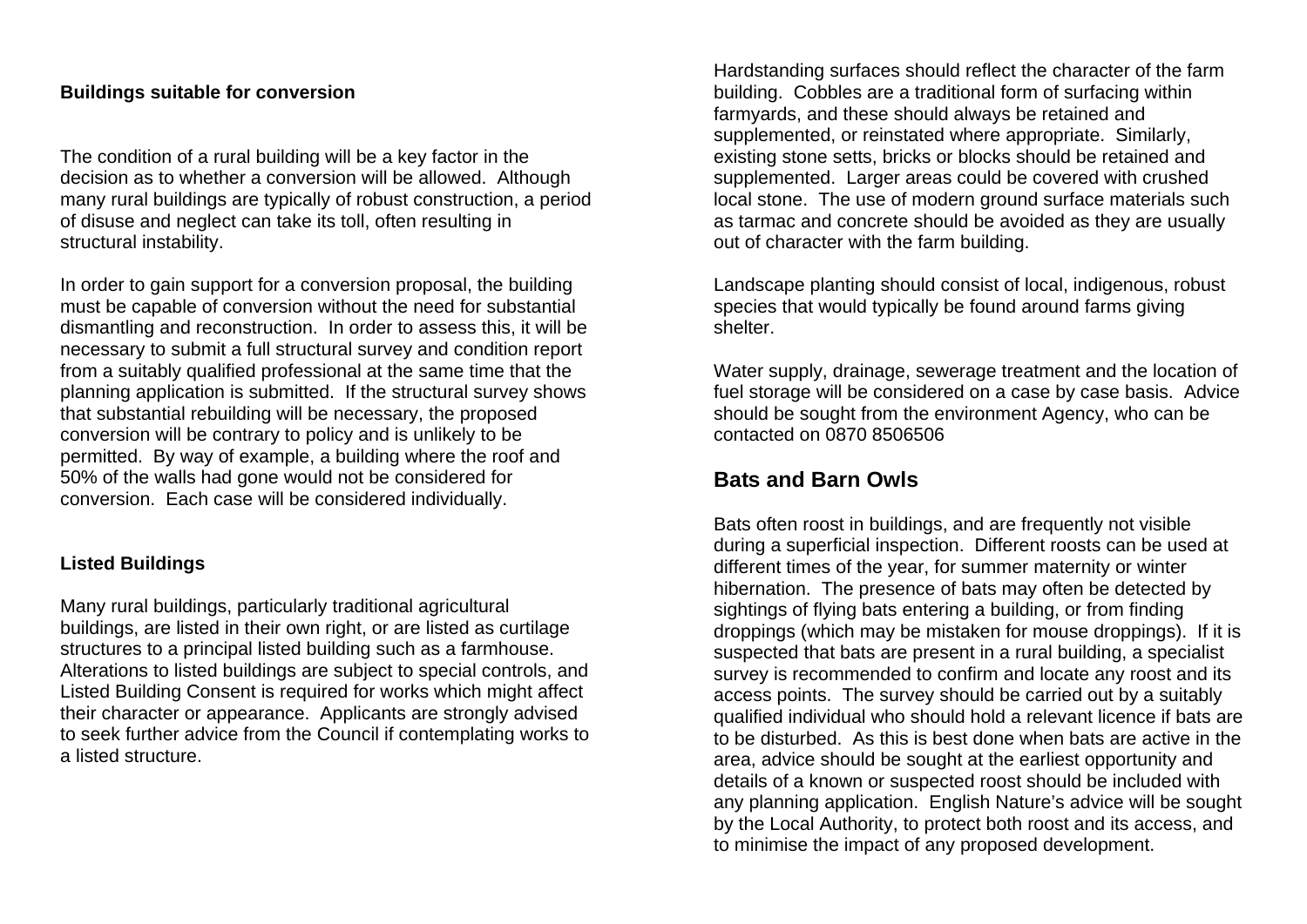conversion has taken place. The sustainability of a development proposal will be a key factor in its determination.

### **Curtilage Treatment**

Accesses to traditional farm buildings usually follow field boundaries along the lines of hedges and walls. As a result, they are usually discreet, blending in naturally with the landscape. Proposals for the conversion of farm buildings should retain existing accesses. If this is not possible, any new access should follow natural boundaries and avoid crossing the middle of open spaces.



Boundary Treatments

Parked cars detract from the appearance of farmyards and contribute towards the creation of a domestic appearance. If parking is to be accommodated on a hard standing, it is important that the site is well screened, particularly in exposed locations. Stone or brick walls and hedgerows are effective ways of screening parked vehicles.

Sufficient private amenity space must be provided within the curtilage of a conversion, and such space must be defined in a way which enhances the simple, understated identity of the farm building. Where garaging is likely to be required, it is essential that sufficient provision be made at the outset. All efforts should be made to accommodate garages within the existing buildings. Where new build is required to provide garages, the proposal will be considered against the usual criteria. Curtilages should remain uncluttered, and to achieve this it is standard practice to remove permitted development rights by way of a planning condition attached to any approval.

### **The importance of good design**

The quality of the built environment in Alnwick District is such that the Council attaches the highest priority to good design. This overall aim is the principle against which all planning applications for the conversion of rural buildings will be considered.

As stated in the introduction, residential conversion is potentially the most intrusive in terms of the demand for changes to the character and appearance of a traditional rural building. The design guidance set out below therefore concentrates on the issues which most frequently arise in relation to residential conversion.

A general set of principles are provided which apply to all conversion proposals, followed by more detailed guidelines which apply specifically to traditional rural buildings:

- The re-use or adaptation of rural buildings for new uses should ensure that their overall appearance and access is in keeping with their surroundings, and should protect or enhance the landscape qualities of the countryside;
- Any proposed extensions should be modest, and should complement and respect the original building in terms of design, scale, massing and choice of materials;
- The site should not be so isolated as to be far removed from essential services;
- The proposal should not create a demand for services such as electricity or telephones where overhead cables would be visually harmful;
- The access road serving the site should be of adequate geometry and construction to serve the proposed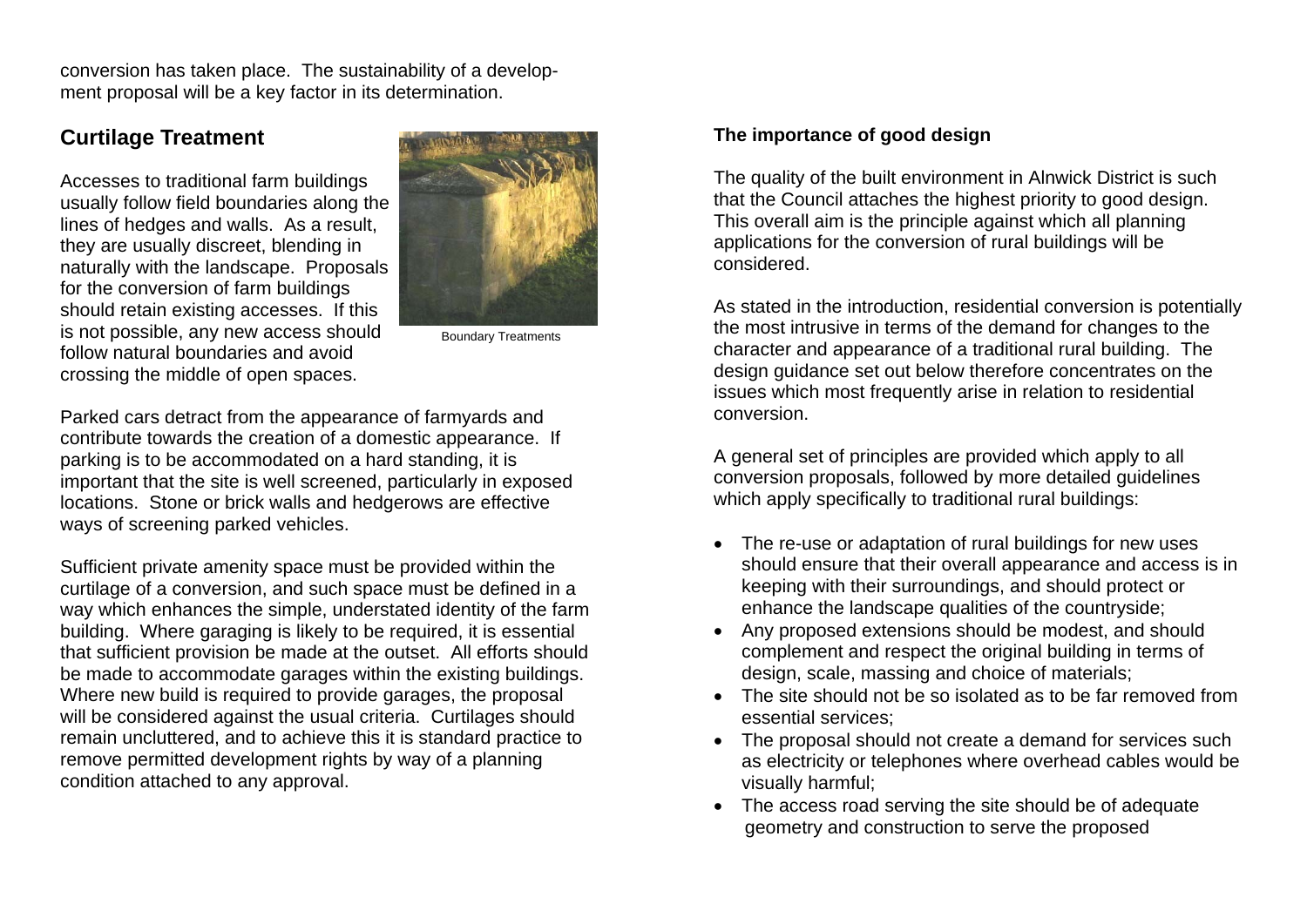development.

**General conversion principles** 

### **Masonry and Brickwork**

The majority of traditional farm buildings in Alnwick District are built of local buff sandstone. Whinstone is used around the Embleton area. Brick is less common within the district.



Stone walling

Where rebuilding of masonry or brickwork is proposed as part of a conversion scheme, the existing materials should be re-used. If it is necessary to make up a shortfall, every effort should be made to use reclaimed materials which match the original as closely as

possible. Modern materials should be avoided, as these are likely to be visually obtrusive. The coursing of new stonework or bonding of brickwork should match the existing pattern.

Mortar mix and pointing is very important to the final appearance of the building, and the guidelines set out in the Council's *'*Design Guide for Stonework Repairs' should be followed where re-pointing works are required.

### **Roofs**

Most buildings are roofed in natural slate, usually Welsh in origin. There is evidence of thatching, but this form of roofing was gradually replaced with slate during the 19th century. Pantiles used to be common in the district, but now tend to be found more in the coastal areas of the District. The distinctive green-grey Westmorland slate from Cumbria may also be found in some instances.

they are sensitively designed and located. Often, it is possible to provide light unobtrusively to upper floors by introducing new window openings just under the eaves, which has been a traditional location for Yorkshire sliding sash windows. Internal walls and structures such as stairs, forges, etc, should be integrated within the conversion, especially where they are historically significant. New divisions should be kept to a minimum.

### **Extensions**

Current policy states that rural buildings must be capable of conversion without the need for substantial extension. However, where it is deemed that a modest addition may be acceptable, the extension should be subsidiary to the main bulk of the building, small in scale, simple and unobtrusive. Modern domestic conservatory extensions and porches will usually be resisted as being out character with the original building.

### **Addition of domestic features**

The trend of introducing domestic features into agricultural buildings on the basis that they are to be converted to domestic use will be strongly resisted by the Council. These include chimneys (as dealt with above), porches, conservatories, and curtilage treatments which are overly domestic in style. Where such features have been introduced in the past, the result has been the loss of the character of the original building, and the creation of an unattractive hybrid style.

It is of vital importance to make sure that a sufficient number of garages are provided within the initial scheme, as the Council will strongly resist future pressure to provide garages after the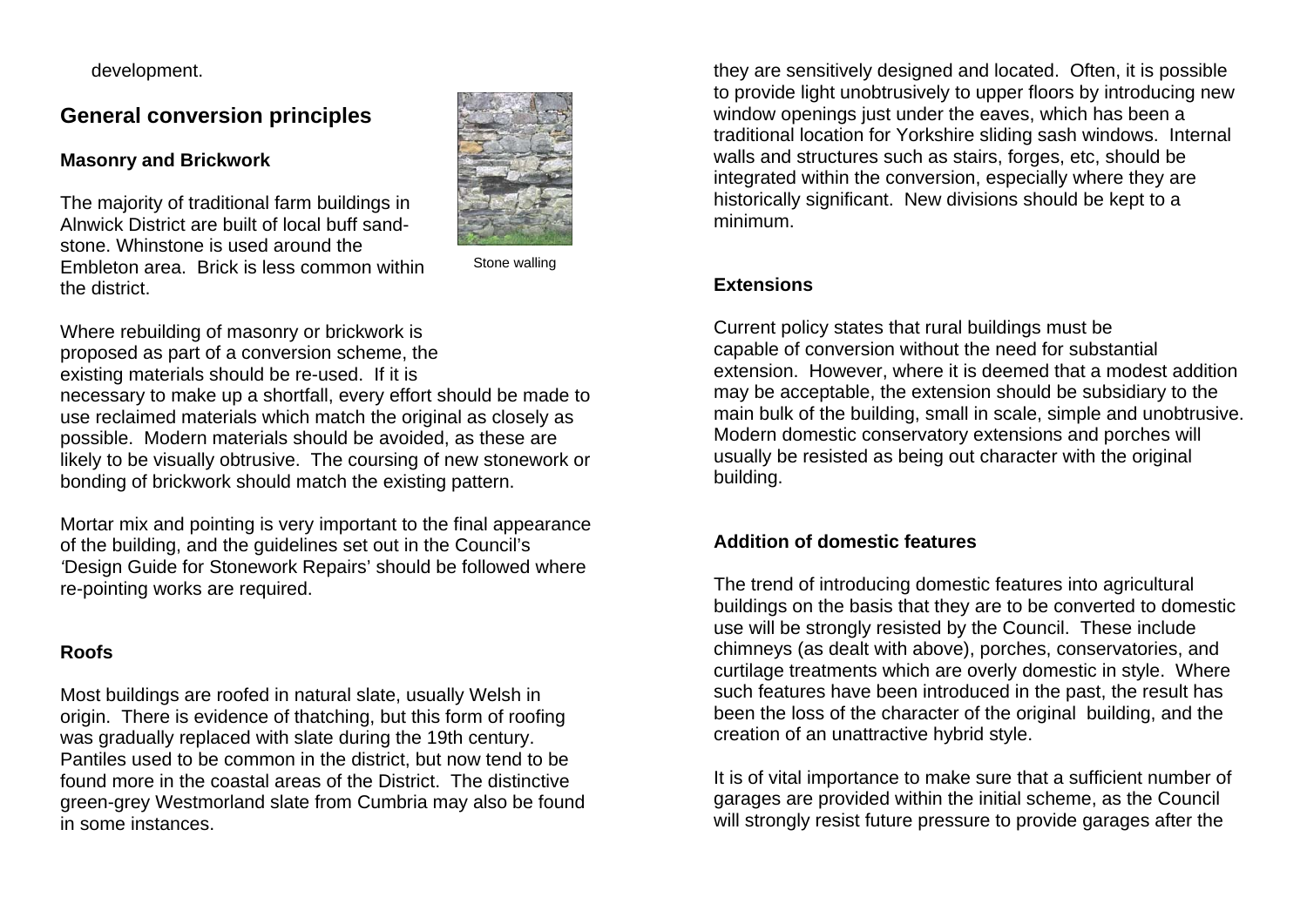doors may be glazed in with screens. These divisions should be bold in character, and painted in dark, recessive colours. Such openings should be divided into thirds or fifths, as a void at the centre forms a more aesthetically pleasing solution than a central post or column.

As a general principle, all timber frames, doors and windows should be preserved and re-used wherever possible. Where replacements are essential, metal or uPVC materials will be resisted.

#### **Treatment of openings and interior space**

Traditional rural buildings are characterised by few window and door openings, often randomly distributed. Every effort should be made to retain and make optimum use of existing openings. In cases where former openings have been blocked up, it may well be possible to re-open these usefully.

When determining the type of accommodation required, the position and size of existing openings should be taken into account. This will dictate how many rooms may be formed, and the uses to which they will be put. Excessive sub-division of internal spaces will create the need for extra lighting, which may in turn require a greater number of additional openings to the exterior elevation than can be supported in terms of impact on the character of the building.

A successful conversion will be one where residential needs are designed to suit the building. Farm buildings will retain their integrity if the interior is left open, giving an impression of the pre-converted space. Preference will be given to open plan designs enabling the roof structure to be appreciated, and allowing maximum benefit from possibly limited light sources. However, some new openings may be acceptable, providing

Long roof planes unbroken by gables or dormers are very characteristic of the area, and should remain undisturbed. In order to benefit from the full volume of a building, it is often proposed to fit an internal upper floor. This can be problematic in terms of providing sufficient lighting. In addition, the structure of the building may be weakened through the structural changes often required to adapt the roof space for accommodation. It may therefore be necessary to accept a lower standard of lighting in order to retain the character of the building.

Roof lights can be very visually intrusive in that they disrupt the roof plane, and introduce an intrusive reflective element.

However, a limited number may be allowed on less prominent pitches. It is often the case that roof lighting has been provided via glass panels inserted into the roof in place of slates. Where these exist, it may be deemed acceptable to replace them with con-





servation roof lights of the type which are flush with the plane of the roof.

New roof lights should not normally be greater than 500mm in width. Non-reflective glass should be considered in roof lights which can be cleaned from inside the building. Regularity should be avoided, and the lining up of roof lights over openings in the elevation below is to be avoided.

Again, existing roofing materials should be retained and re-used wherever possible. Introduced roofing materials must match the existing, and should be restricted to less prominent slopes, to ensure any differences between new and old materials will be less obvious.